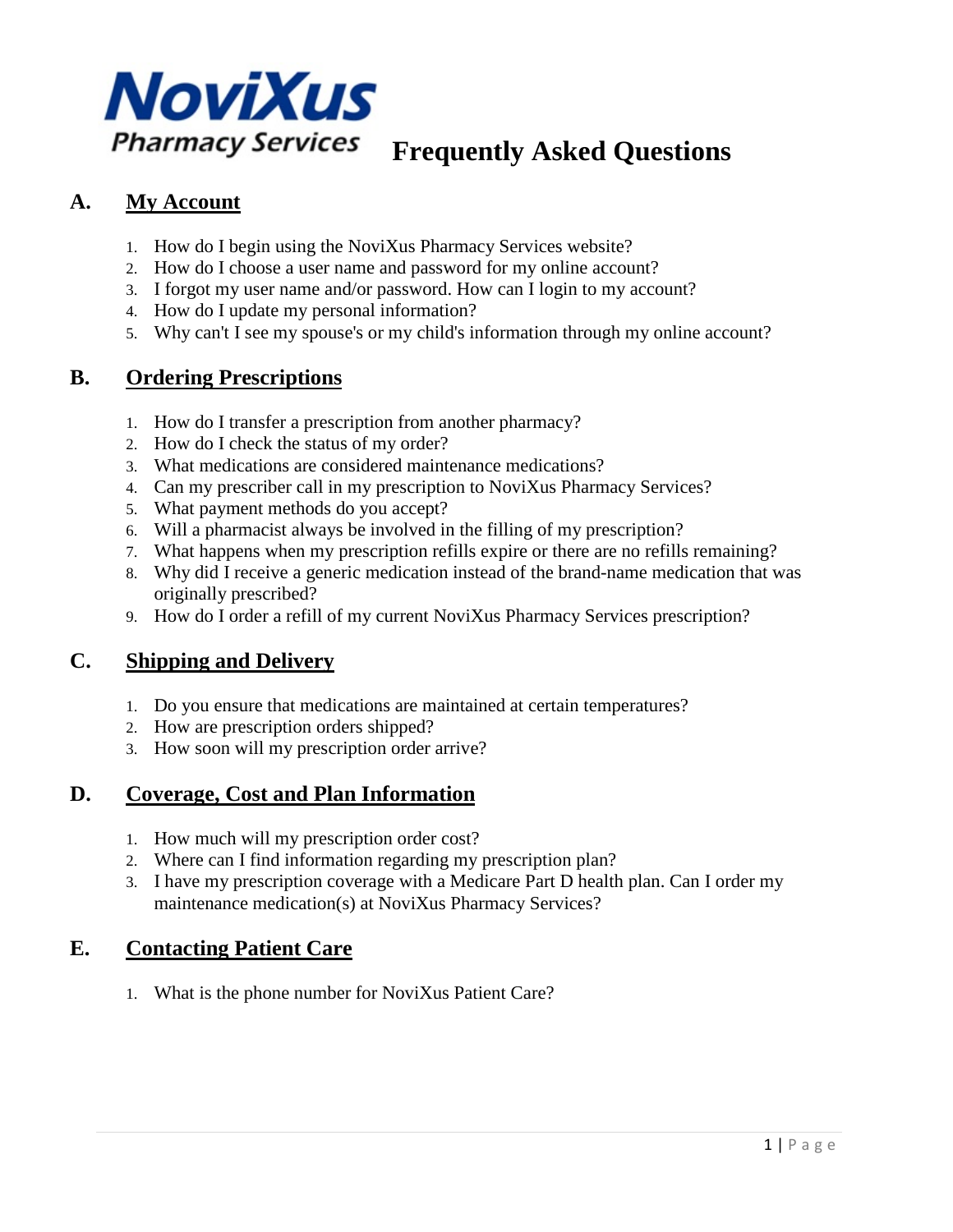## **A. My Account**

#### **1. How do I begin using the NoviXus Pharmacy Services website?**

Your first step is to register on the NoviXus Pharmacy Services website. Enter your last name, date of birth, gender and member ID number on the homepage and then click Register. Once you have registered, you will have the ability to order refills, view your drug history, track order deliveries and submit questions to the NoviXus pharmacist.

Please establish a separate online account for each eligible family member.

The information you provide is kept confidential and secure in accordance with HIPAA and other applicable state privacy laws.

If you do not wish to register online, you can also mail in the registration form included with your enrollment packet.

#### **2. How do I choose a user name and password for my online account?**

Choose login information that will be easy for you to remember. All user names and passwords must be at least 6 characters (letters or numbers) long. For security purposes, each member's user name must be unique.

#### **3. I forgot my user name and/or password. How can I login to my account?**

Click on "Forgot Username or Password?" located on the home page of the website. You may choose either "Forgot Password" or "Forgot Username". If you are still unable to gain access to our website, please contact NoviXus Patient Care at (888) 240-2211 for assistance. Our hours of operation are Monday – Friday from 8:30am to 5pm EST.

#### **4. How do I update my personal information?**

If your name has changed, please contact NoviXus Patient Care at (888) 240-2211. You can update other information, including your address, through your online account or by updating your information on your order form.

#### **5. Why can't I see my spouse's or my child's information through my online account?**

Because we value your security, our system identifies registered members by a unique prescription profile and stores each person's prescription medication history in his or her own secure account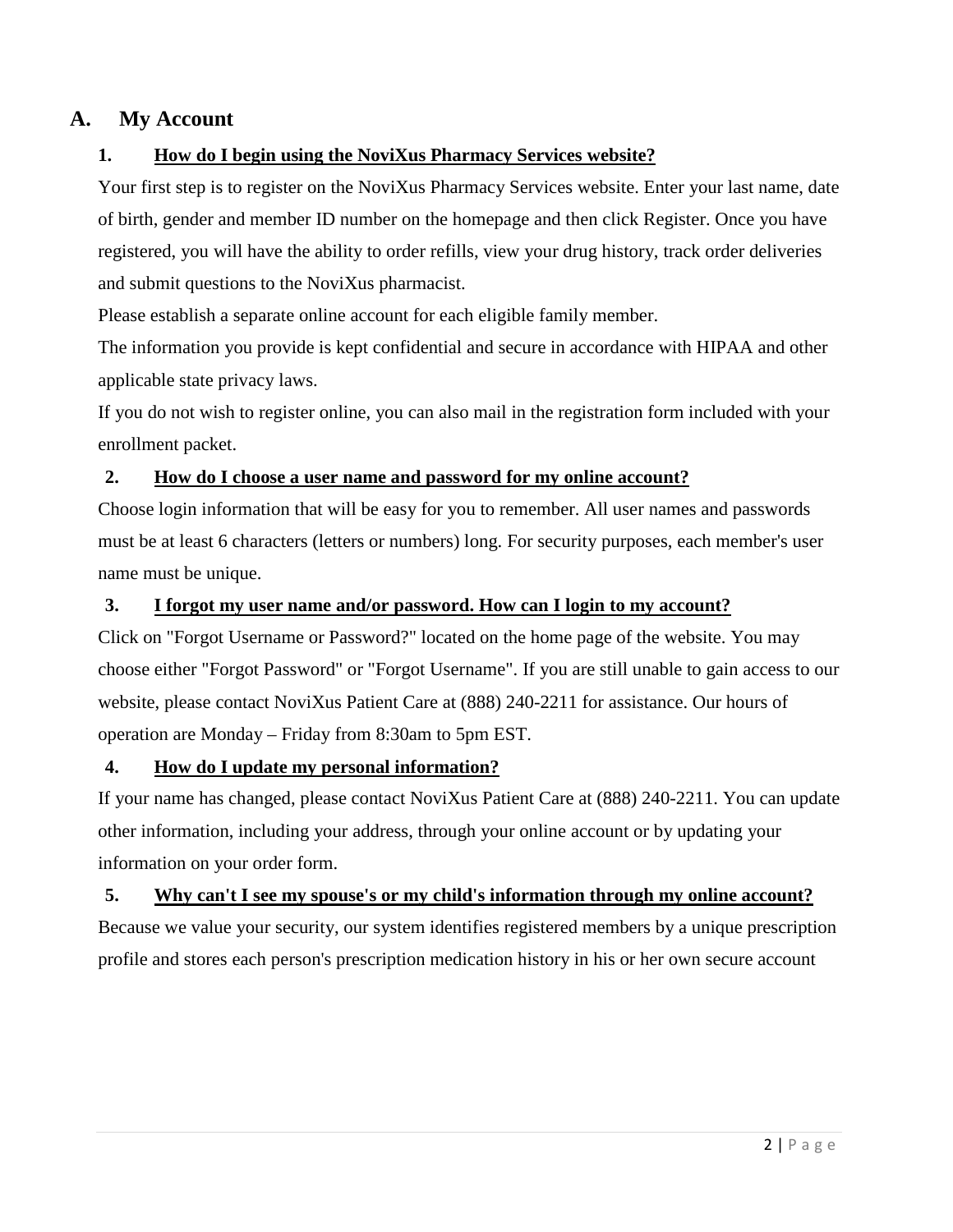## **B. Ordering Prescriptions**

#### **1. How do I transfer a prescription from another pharmacy?**

For prescriptions from retail pharmacies: Ask your prescriber to write a new prescription to replace each prescription you wish to have filled. You may request that your prescriber e-prescribe or fax it (print the prescriber fax form) to the mail service pharmacy number listed on the form. By law, faxed and e-prescribed prescriptions are valid only if sent from a prescriber's office.

#### **2. How do I check the status of my order?**

You can view order status information at any time by logging in and clicking on 'Prescriptions' at the top of the screen. To check status by phone, contact us at (888) 240-2211. You should receive your order within 6-10 business days. If you have not received your prescription order within 10 business days from the time the order was placed, be sure to contact NoviXus Patient Care.

#### **3. What medications are considered maintenance medications?**

Any medication that is prescribed to be taken for 3 months or longer may be considered a maintenance medication.

#### **4. Can my prescriber call in my prescription to NoviXus Pharmacy Services**?

Yes. NoviXus Pharmacy Services can accept prescriptions by phone with the exception of controlled substance (Schedule 2) drugs. If your doctor has the technology to electronically prescribe medications (e-prescribe), request that yours be submitted this way or have your doctor complete the prescriber fax form which is also included in your member enrollment packet. By law, faxed and e-prescribed prescriptions are only valid if sent from a doctor's office.

#### **5. What payment methods do you accept?**

A credit card is required for orders submitted online or by phone. We accept American Express®, Discover® Card, MasterCard® and Visa®.

For orders submitted by mail: Include your credit card information or send a check or money order made payable to NoviXus Pharmacy Services. **Do not send cash.** Your check or money order must include your name, your family members' names (if you are paying for their prescription orders), address, telephone number(s) and one of the following: order number, prescription number, invoice number, member ID number.

**IMPORTANT:** Submitting a payment amount for a brand-name medication does not mean you will automatically receive the brand-name medication. Depending upon your health plan, you may receive its generic equivalent. If you are not sure if the medication you have been prescribed has a generic equivalent, please submit payment for the brand-name medication. If NoviXus Mail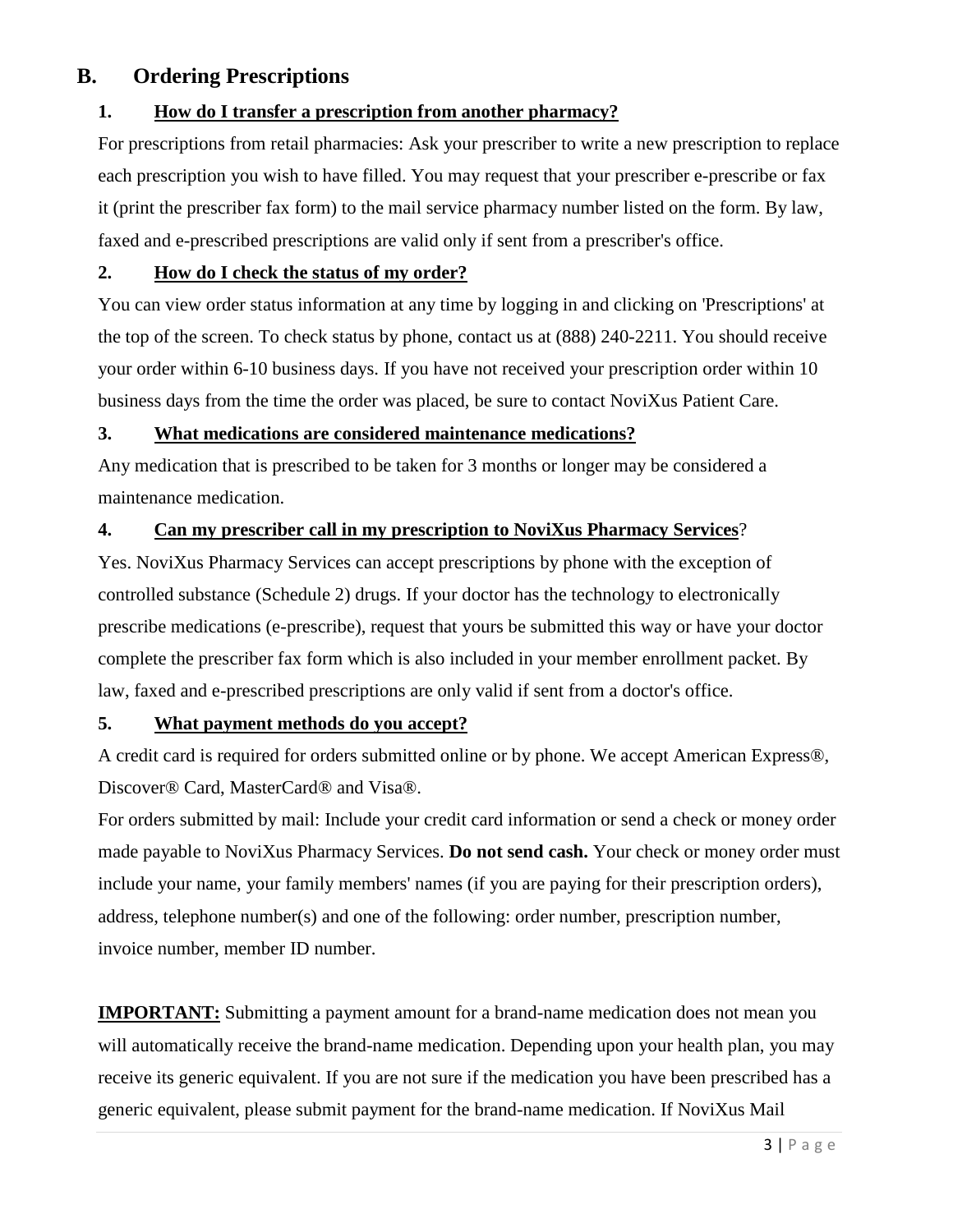Service substitutes the brand-name medication with a generic equivalent, your account will be credited for the difference. If you are mailing a check and are unsure of your cost, please refer to your plan administrator for specific drug cost information by calling the telephone number listed on your benefit ID card.

#### **6. Will a pharmacist always be involved in the filling of my prescription?**

Yes. To ensure quality and safety, a pharmacist is involved in both the review and dispensing of every prescription order. If a question about your prescription order arises, a NoviXus Pharmacy Services pharmacist will contact your prescriber.

### **7. What happens when my prescription refills expire or there are no refills remaining?**

NoviXus Pharmacy Services will attempt to contact your prescriber for refill authorization. We will notify you if we are unable to obtain this authorization or if the prescriber needs to discuss your medication with you.

## **8. Why did I receive a generic medication instead of the brand-name medication that was originally prescribed?**

Depending upon your plan, your prescriber's wishes and what is allowed by state law, NoviXus Pharmacy Services will substitute generic equivalents for brand-name medications whenever possible. Generic medications have the same active-ingredient formula as brand-name medications.

### **9. How do I order a refill of my current NoviXus Pharmacy Services prescription?**

Before ordering a refill, refer to the refill information that came with your previous order. You may only order your prescription refill on or after the date that appears on your refill order form. To refill personal prescriptions online, login and click 'Prescriptions' at the top of the screen. Check the green 'Refill Now' box of the prescriptions you wish to refill. If you do not wish to use the web site, call us at (888) 240-2211. You can also mail your request by completing the refill order form enclosed with your previous order.